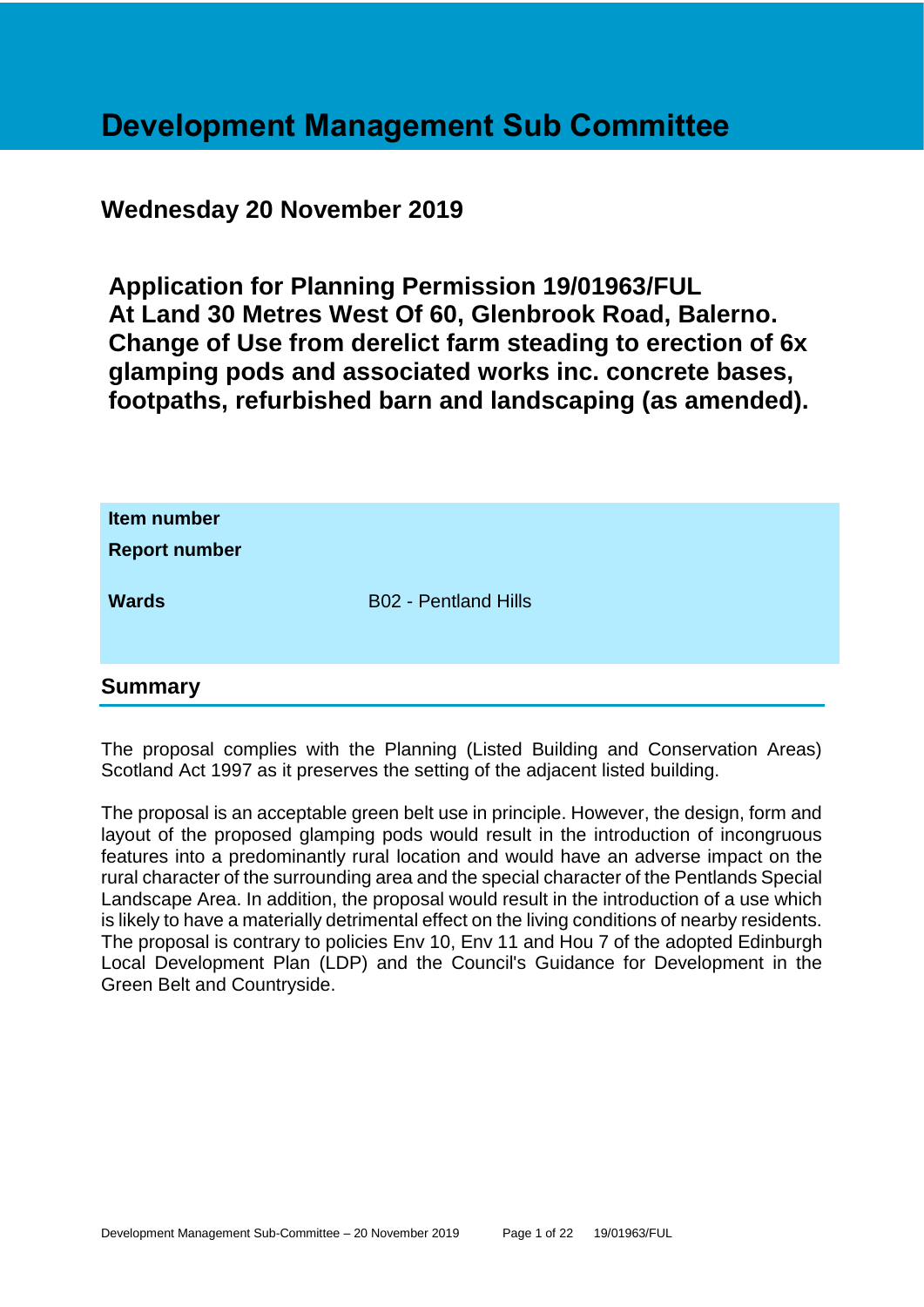| Links                            |                                            |
|----------------------------------|--------------------------------------------|
|                                  |                                            |
| <b>Policies and guidance for</b> | LDPP, LDES03, LEN03, LEN09, LEN10, LEN11,  |
| this application                 | LEN21, LHOU07, LTRA02, LTRA03, LRS06, NSG, |

NSGCGB,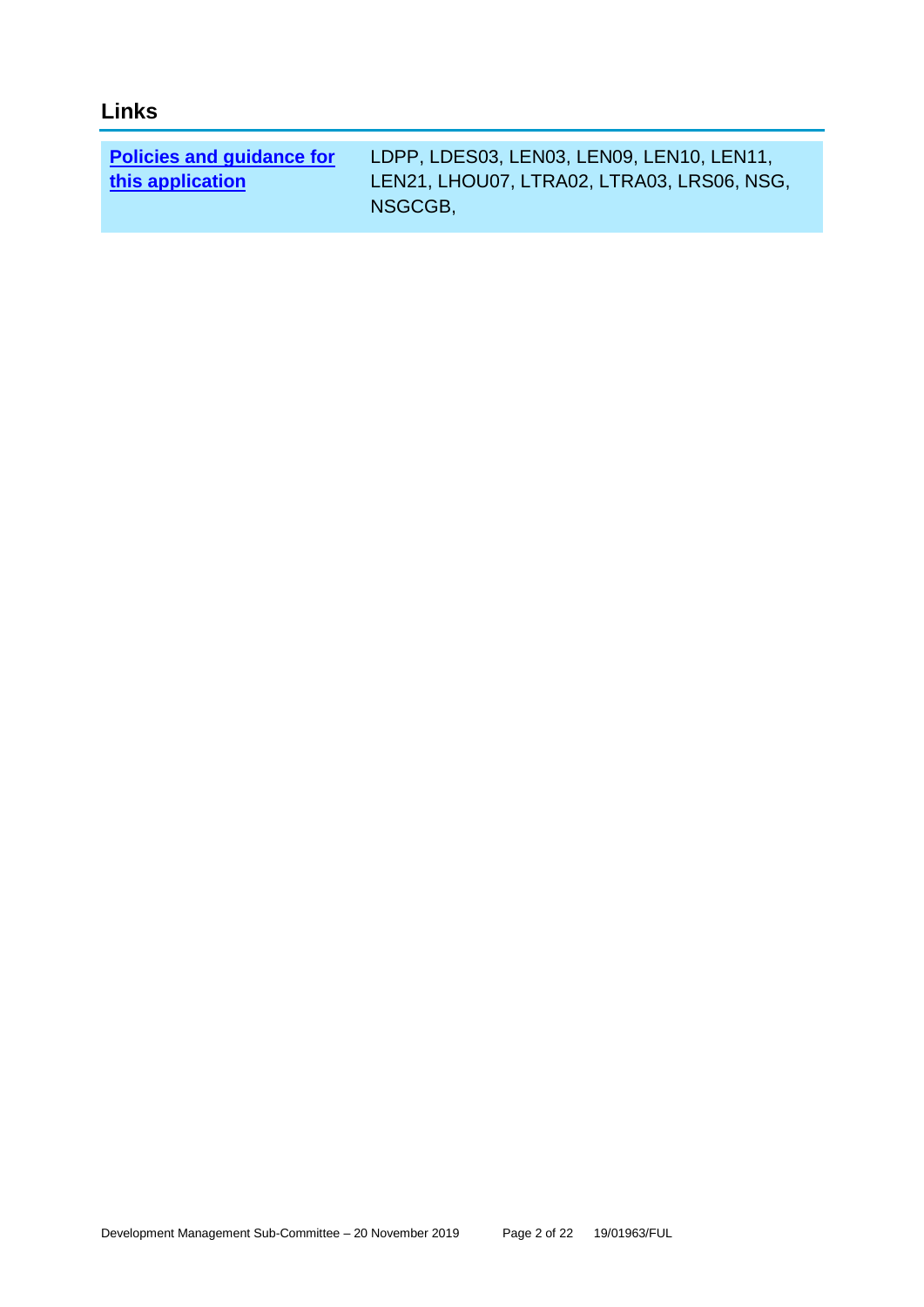# **Report**

**Application for Planning Permission 19/01963/FUL At Land 30 Metres West Of 60, Glenbrook Road, Balerno. Change of Use from derelict farm steading to erection of 6x glamping pods and associated works inc. concrete bases, footpaths, refurbished barn and landscaping (as amended).**

# **Recommendations**

**1.1** It is recommended that this application be Refused for the reasons below.

# **Background**

#### **2.1 Site description**

The site is a farm site consisting of an area of grassland and a barn, covering an area of 0.26 hectares, and located on the northern side of Glenbrook Road. The site is bordered by open fields to its north and west, and by converted former farm buildings which are now in use as residential properties to its east. The surrounding area is predominantly rural consisting of open farmland. Bankhead House is situated directly to the south east of the site and is a category B listed building (listing reference: LB26829, listing date: 26/10/1994.

The site is designated as being within the Green Belt and Pentland Hills Special Landscape Area in the LDP.

#### **2.2 Site History**

14 February 2006 - Planning permission refused for the erection of four new dwellinghouses on the site (application reference: 05/03979/FUL).

30 January 2018 - Planning permission in principle refused for the erection of five residential units. Refusal subsequently upheld at appeal to the Local Review Body (LRB) (application reference: 17/02258/PPP).

# **Main report**

#### **3.1 Description of The Proposal**

The proposal seeks planning permission for the installation of six hexagonal timber glamping pods on the site. The pods will encompass timber walls and roofs with a bitumen shingle covering and have a footprint of 23 square metres each. Each pod will measure 3.9 metres at their highest point and be sited on concrete bases. It is proposed to utilise the existing barn to provide six car parking spaces. A curved landscaping bund will be situated directly to the east of the pods.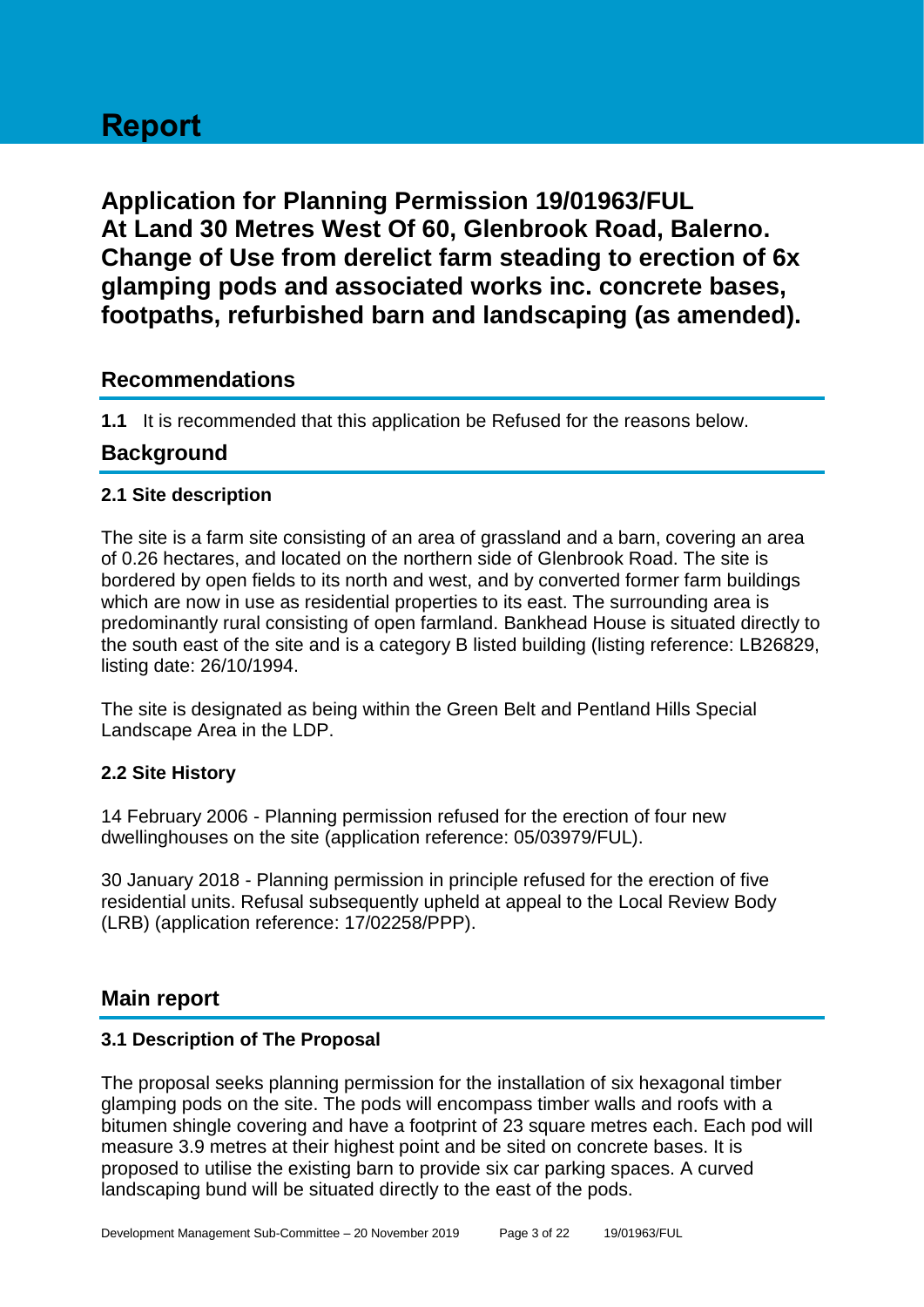#### Scheme One

The original proposal was amended to alter the proposed location of the pods on the site, change the application address, introduce a landscaped bund to the east of the pods and incorporate additional supporting documentation.

#### Supporting Documents

The applicant has submitted the following supporting documents which are available to view via planning and building standards online services.

- − Planning Statement;
- − Pod Specification;
- − Materials Examples and
- − On Site Management Plan.

#### **3.2 Determining Issues**

Section 25 of the Town and Country Planning (Scotland) Act 1997 states - Where, in making any determination under the planning Acts, regard is to be had to the development plan, the determination shall be made in accordance with the plan unless material considerations indicate otherwise.

Section 59 of the Planning (Listed Buildings and Conservation Areas) (Scotland) Act 1997 states that in considering whether to grant planning permission for development which affects a listed building or its setting, a planning authority shall have special regard to the desirability of preserving the building or its setting or any features of special architectural or historic interest which it possesses.

Do the proposals comply with the development plan?

If the proposals do comply with the development plan, are there any compelling reasons for not approving them?

If the proposals do not comply with the development plan, are there any compelling reasons for approving them?

#### **3.3 Assessment**

To address these determining issues, the Committee needs to consider whether:

a) The principle of the development is acceptable in the Green Belt;

b) The proposal raises any issues in respect of the impact on the setting of a listed building;

c) The proposal will detract from the landscape quality and/or rural character of the area, and will have a significant adverse impact on the special character of the Pentlands Special Landscape Area;

d) The proposal will have an adverse impact on the amenity of neighbouring residents;

e) The proposal raises any issues in respect of parking and road safety;

f) The proposal raises any issues regarding flood prevention;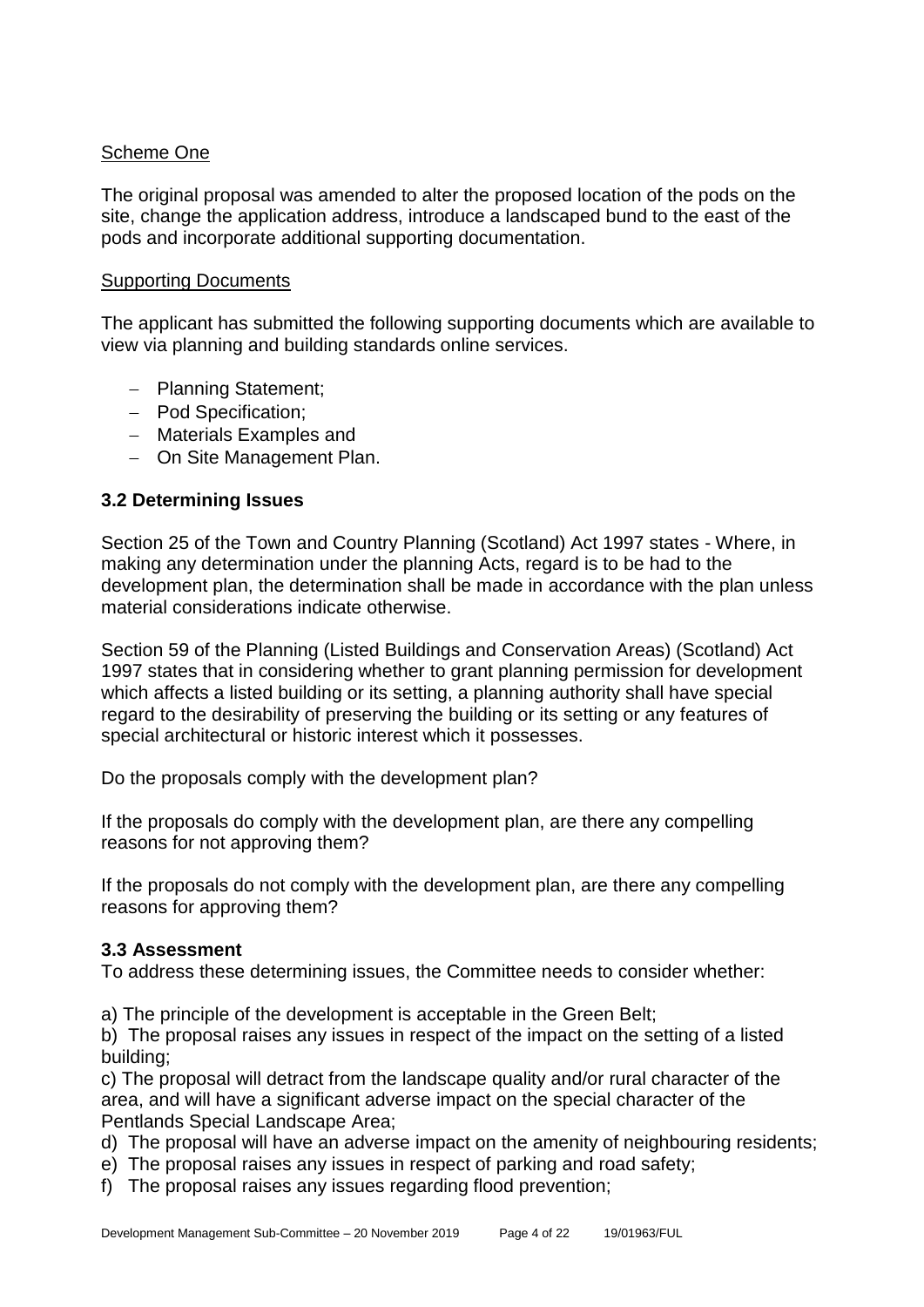g) The proposal raises any issues in respect of drainage, archaeology or aerodrome safeguarding and

h) Any issues raised by objectors have been addressed.

#### a) Principle of the Proposal

Policy Env 10 of the adopted Edinburgh Local Development Plan (LDP) outlines the criteria by which development in the green belt and countryside will be permitted, provided that such development does not detract from the landscape quality and/or rural character of the area. Criteria a) of this policy states that development for the purposes of countryside recreation may be considered to form an acceptable countryside development. In addition, policy Env 11 states that permission will not be granted for development which would have a significant adverse impact on the special character or qualities of a Special Landscape Area.

The proposal would see the site operating in a manner similar to a touring caravan site or campsite, with the pods providing short term holiday accommodation in a rural location. The proposed use of the site for glamping pods can therefore be considered to be an appropriate countryside recreation use. The applicant has advised in their supporting documentation that the proposal would allow for the creation of three new part time positions. The proposed use is acceptable in principle subject to compliance with other policies of the LDP.

#### b) Setting of a Listed Building

Section 59 (1) of the Planning (Listed Building and Conservation Areas)(Scotland) Act 1997 states:-

*In considering whether to grant planning permission for development which affects a listed building or its setting, a planning authority or the Secretary of State, as the case may be, shall have special regard to the desirability of preserving the building or its setting or any features of special architectural or historic interest which it possesses.* Historic Environment Scotland's document 'Managing change in the Historic Environment - Setting' states;

*'Setting' is the way the surroundings of a historic asset or place contribute to how it is understood, appreciated and experienced.*

The document states that where development is proposed it is important to:

- − Identify the historic assets that might be affected;
- − Define the setting of each historic asset; and
- − Assess the impact of any new development on this.

HEPS Policy HEP4 ensures that any changes to specific assets protects the historic environment and should be enhanced where possible.

LDP Policy Env 3 states that development within the curtilage or affecting the setting of a listed building will only be permitted if not detrimental to the appearance or character of the building or its setting.

The proposed development is separated from Bankhead House and its immediate garden by several steading buildings and is a sufficient distance away to ensure that it would have no impact on the setting of the premises. With reference to the Planning (Listed Buildings and Conservation Areas) (Scotland) Act 1997 the proposals preserve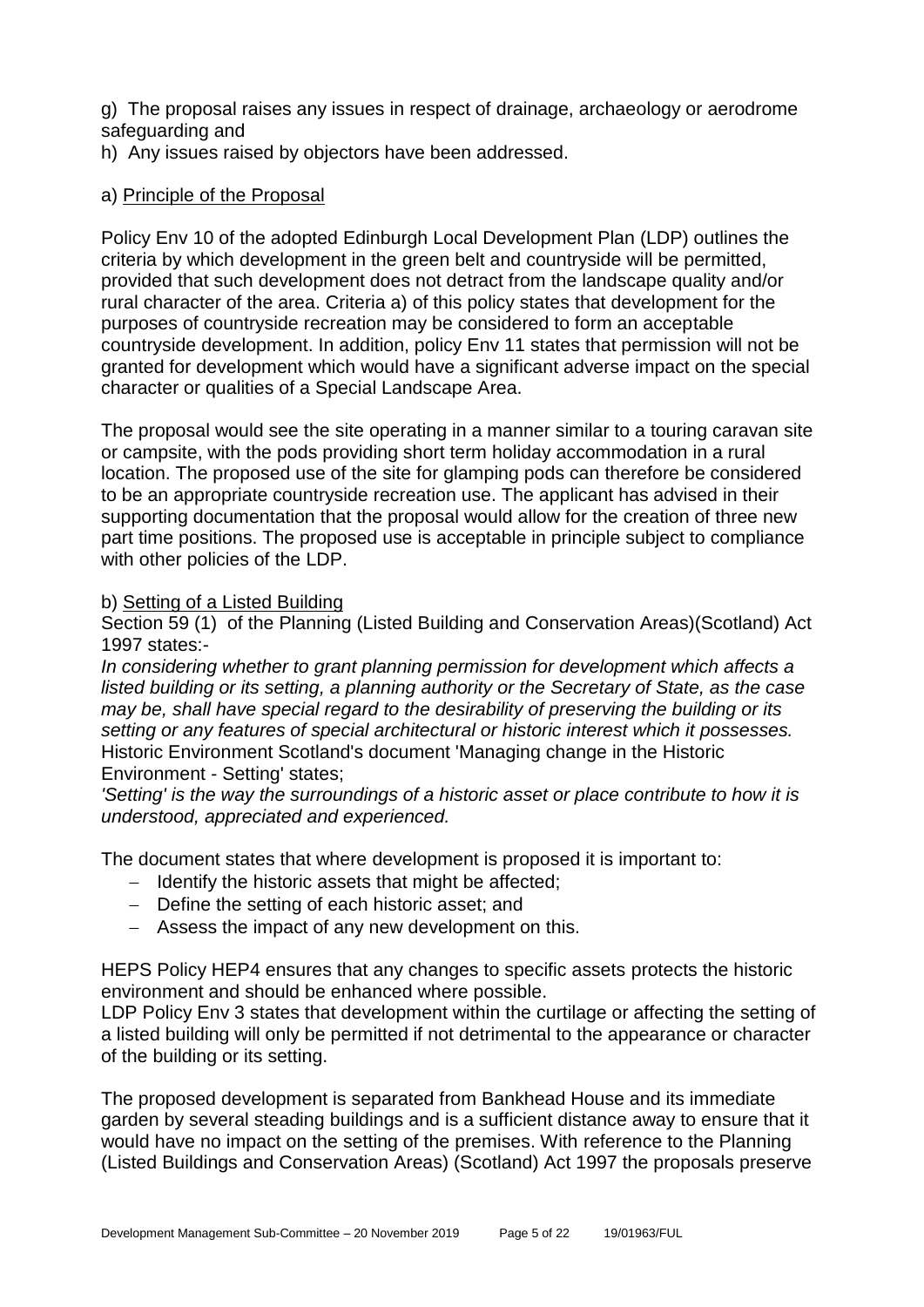the adjacent listed buildings and their settings including any special architectural or historic interest they possess. The proposal complies with LDP policy Env 3.

#### c) Landscape quality and/or rural character of the area, special character of the Pentlands Special Landscape Area

Policy Env 10 also requires that new development does not detract from the landscape quality and/or rural character of the area. Notwithstanding the principle of the development being considered acceptable, the proposal would result development which would have a significant adverse impact on the rural character of the area. The site and the adjacent stone built farm steadings form a defined cluster of development situated within open countryside which retains a strong and distinctive rural character providing a link to the historic use of the site as a farm. The site contributes the change in character from built development to open countryside. The site is predominantly bordered by open fields separated by defined mature tree lines and hedgerows, further contributing to the distinct rural character of the surrounding area.

The site is screened from wider view to a limited extent when approaching from the south and west. However, the extent of such screening depends on whether the mature trees bordering the southern boundary of the site are in bloom. During autumn and winter in particular, the site is widely visible on both approaches. The design and height of the pods, which will be permanent structures, is such that they will therefore form notable features within the landscape which will significantly disrupt the established rural character of both the site and the surrounding area. The use of timber and bitumen roof shingles as the predominant external materials will also contrast sharply with the appearance of the steading buildings which are largely characterised by stone or rendered exterior walls and slate roofs.

The Statement of Importance for the Pentland Hills Special Landscape Area (SLA) highlights that the west of the SLA is characterised by a regular layout of 18th - 19th century fields, enclosed by drystane dykes, hedgerows, tree lines and shelterbelt planting; and that the well managed agricultural landscape and reservoirs, backed by the hill range are of high scenic value and offer a sense of isolation.

As stated above, the proposal would result in the construction of an incongruous development which would significantly disrupt the established rural character of the surrounding area. The site has a managed rural and agricultural appearance and contributes to the special character and qualities of the SLA. The proposal would have a significant adverse impact on the special character and qualities of the SLA and is contrary to LDP policy Env 11.

The proposal would detract from the landscape quality and rural character of the area and would have a significant adverse impact on the special character and qualities of the SLA. The proposal is contrary to LDP policies Env 10 and Env 11.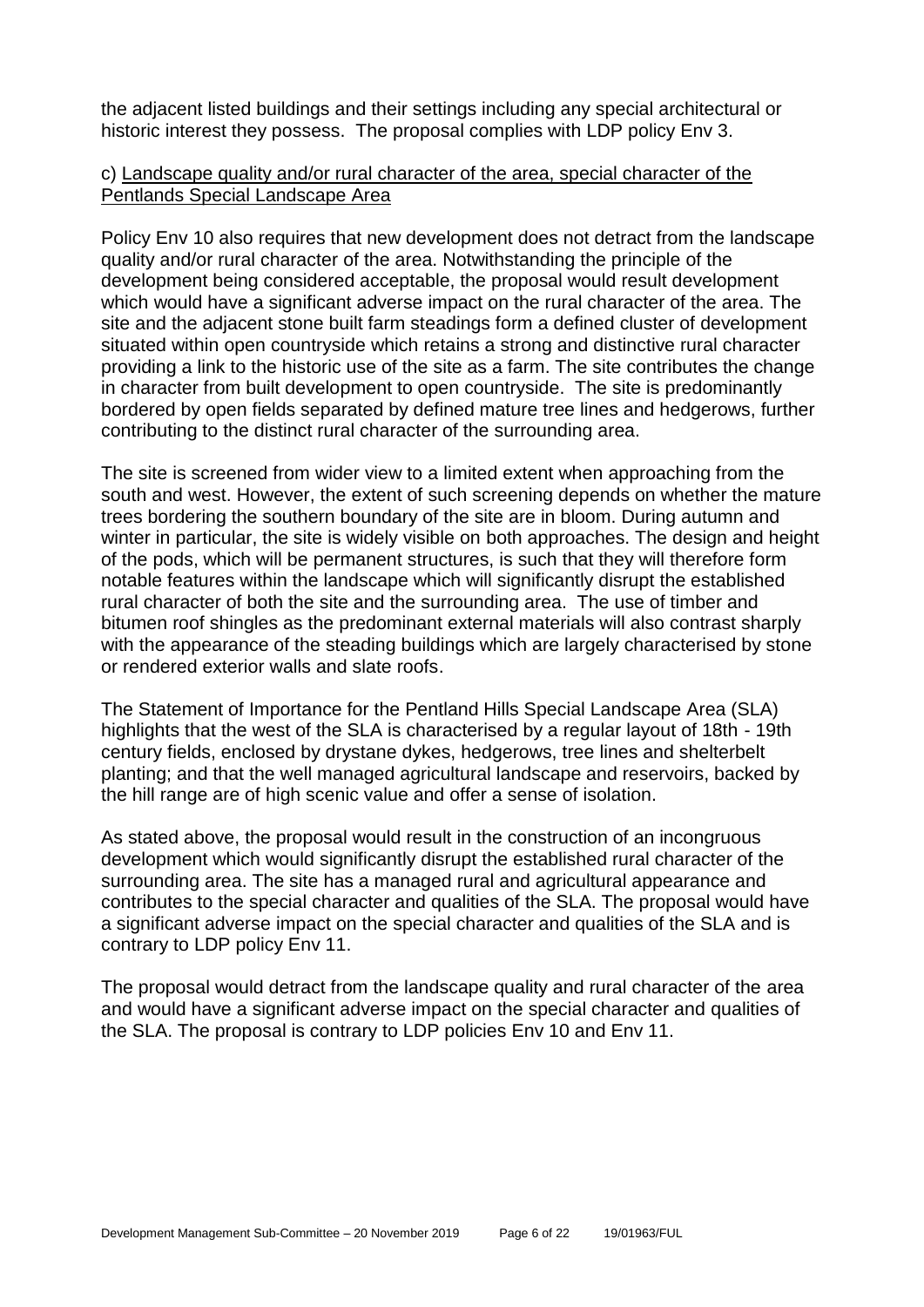#### d) Amenity of Neighbouring Residents

The site is bordered to its east by several residential properties which are situated within the former steading buildings.

The site is intended to be used by individuals who are on holiday. Individuals on holiday may often behave in a different manner to permanent residents of a residential premises and are more likely to utilise the areas outside the pods during the spring and summer months for long periods of time playing, eating, drinking and talking. The potential therefore exists for the proposal to cause noise disruption to neighbouring residents on a regular basis.

The original scheme was revised to move the pods further to the west of the site and introduce a landscaped bund between the pods and the neighbouring properties. Details of an onsite management were also provided. Environmental Protection has examined the proposal and are of the opinion that, even having regards to the onsite management plan and proposed bund, the proposal still has the potential to have a detrimental impact on the amenity of neighbouring residents. Environmental Protection therefore raised an objection to the proposal.

The pods will not affect the level of daylight which is received by the neighbouring steading properties or result in an increase in the level of overshadowing to these properties. The windows on the Pods are positioned so as to avoid any direct window to window views into the steading buildings and will all be sited further than 18 metres from the residential properties. The proposal does not raise any issues in respect of privacy, overshadowing or loss of daylight.

The proposal would have a materially detrimental impact on the living conditions of neighbouring residents and is contrary to LDP policy Hou 7.

#### e) Parking and Road Safety

The Edinburgh Design Guidance does not contain any set vehicle or cycle parking standards for campsites. The proposal includes provision for six car parking spaces, for prospective guests, which will be situated within the barn. No cycle parking will be provided on the site.

The Roads Authority was consulted on the proposal and raised no objection either on the grounds of parking or road safety. The proposal does not raise any issues in respect of these matters and complies with LDP policy Tra 2.

#### f) Flood Prevention

Flood Prevention were consulted on the proposal and raised no objection. The proposal will not be at risk of flooding or increase the flood risk to the surrounding area and complies with LDP policy Env 21.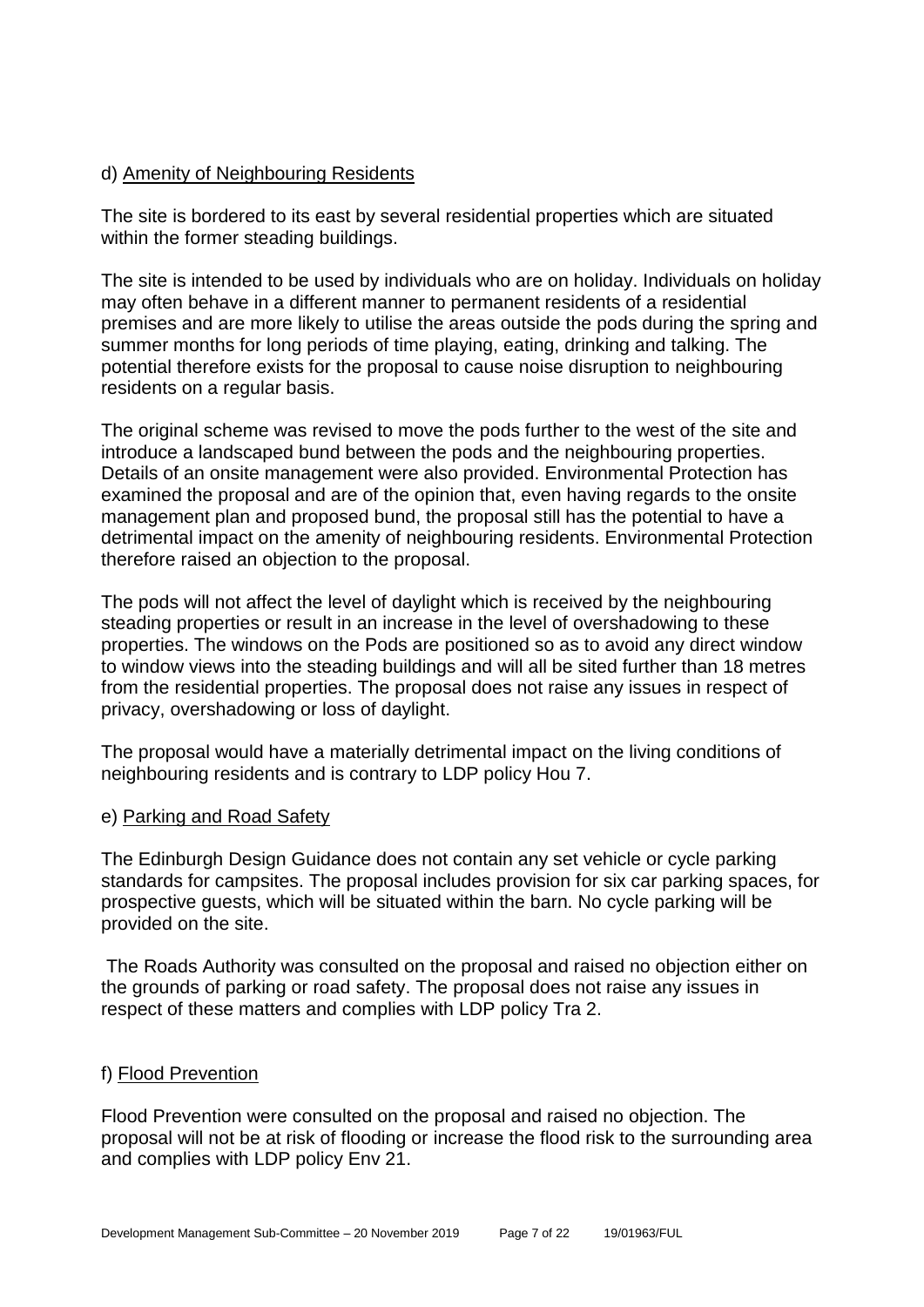#### g) Additional Material Matters

#### Archaeology

The city archaeologist has examined the proposal and advised that the site is located in an area of archaeological potential. Therefore, in the event that any proposal is granted permission, it is recommended that a condition is attached requiring an archaeological survey to be undertaken before development is commenced. The proposal complies with LDP policy Env 9.

#### Sewage and Drainage Provision

SEPA, Scottish Water and the Council's Flood Prevention Department have examined the proposed sewage and drainage arrangements for the site. Neither consultee has any objection to the proposed arrangements nor the proposal does not raise any issues in respect of sewage and drainage provision. The proposal complies with LDP policy RS 6.

#### Aerodrome Safeguarding

Edinburgh Airport was consulted on the proposal and raised no objection. The proposal does not raise any issues in respect of aerodrome safeguarding.

#### h) Matters Raised in Representations

#### **Objection Comments**

#### **Material Considerations**

- − Proposal is contrary to Scottish Planning Policy There is no specific policy within Scottish Planning Policy which regulates the erection of glamping pods.
- − Proposal is not an acceptable green belt use in principle addressed in section 3.3 (a).
- − Proposal will have an adverse impact on the setting of a listed building addressed in section 3.3 (b).
- − Proposal will have an adverse impact on the rural character and appearance of the surrounding area and the quality of the special landscape area - addressed in sections 3.3 (c).
- − Proposal will have an adverse impact on the amenity of neighbouring residents by means of anti-social behaviour, privacy/overlooking and loss of daylight; and the proposal does not contain any details of how the site will be managed - addressed in section 3.3 (d).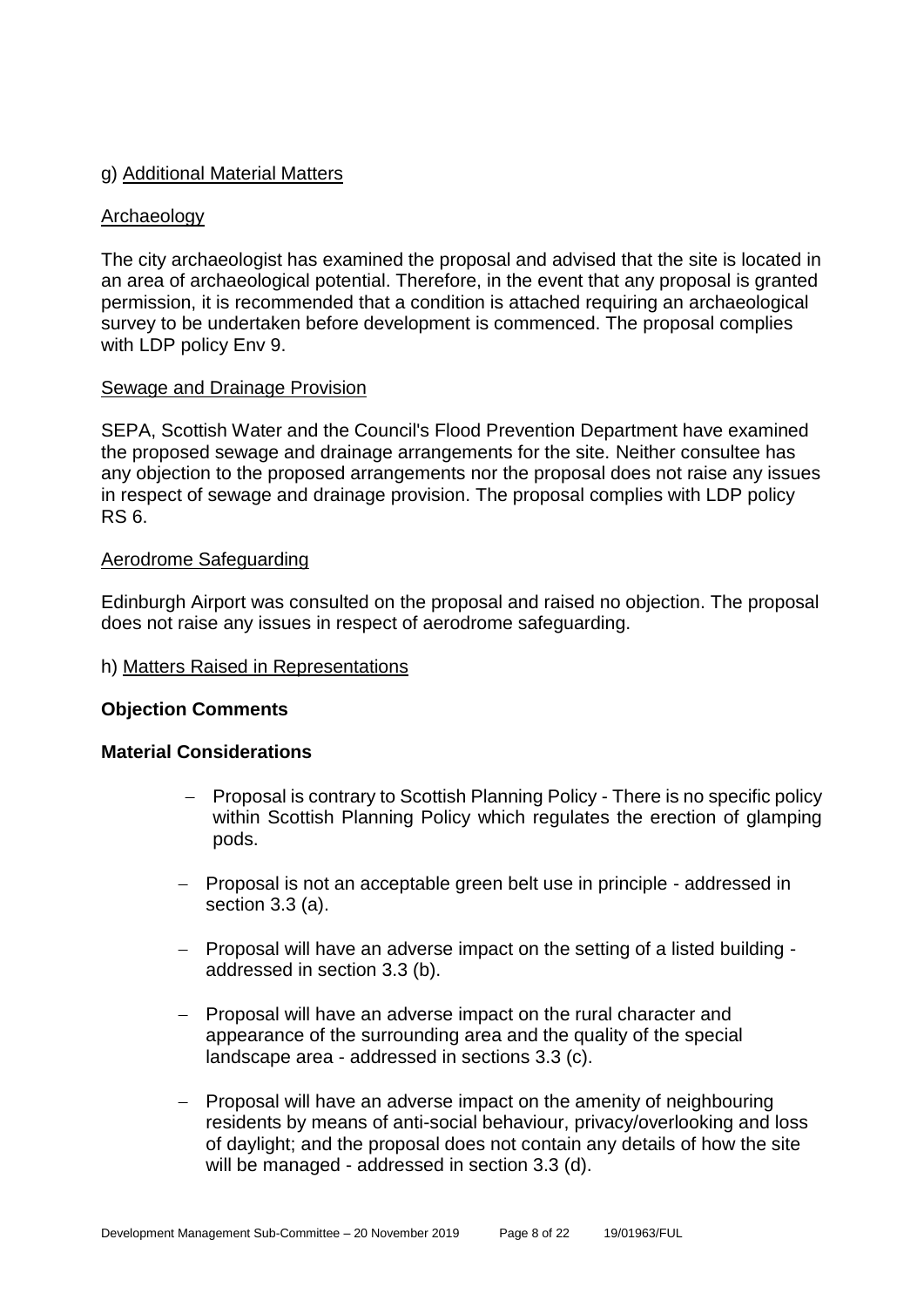- − Proposal will have an adverse impact on parking and road safety and is not sustainable due to being car dependent and inaccessible to pedestrians- addressed in section 3.3 (e).
- − Proposed sewage arrangements are not detailed on the approved drawings - addressed in section 3.3 (h).
- − Proposal raises issues in respect of equalities and human rights addressed within the 'Equalities and Human Rights' section of the report on handling.

#### **Non-Material Considerations**

- − The numbers of neighbouring houses have been omitted from the submitted plans - The documents are sufficient to comply with the requirements of the Town and Country Planning (Development Management Procedure) (Scotland) Regulations 2013.
- − The applicant has used an example of a similar scheme from another local authority in their supporting statement - The above order does not prohibit the use of examples of similar schemes from other local authorities being included in the supporting information for a planning application.
- − Proposal will have an impact on local schools and doctors The proposal is not for residential housing.
- − Proposal will create issues regarding waste disposal from the site The City of Edinburgh Council no longer provides waste provision for commercial operators. It will be the responsibility of the applicant to arrange for the storage and collection of waste with a private contractor.
- − Proposal will have to utilise the mains sewer which is paid for by the occupants of the neighbouring residential properties - Scottish Water has outlined their requirements for sewage storage and disposal from the site in their consultation response. It will be the responsibility of the applicant to comply with Scottish Water's statutory and regulatory requirements.
- − The proposed pods may be too close to oil tanks on the site contrary to Oil and Renewable Heating Technology (OFTEC) regulations - Matters relating to the proximity of the proposed pods to existing oil tanks on the site are not within the remit of the planning authority.
- − Proposal will change the designation of the site in the LDP from Greenbelt A grant of planning permission for development on this site will not constitute an alteration or amendment to the current LDP.
- − Proposal involves development which will have an adverse impact on a site which is recorded in the Inventory of Gardens and Designed Landscapes - The site is situated within the City of Edinburgh Council's survey of Gardens and Designed Landscapes undertaken in October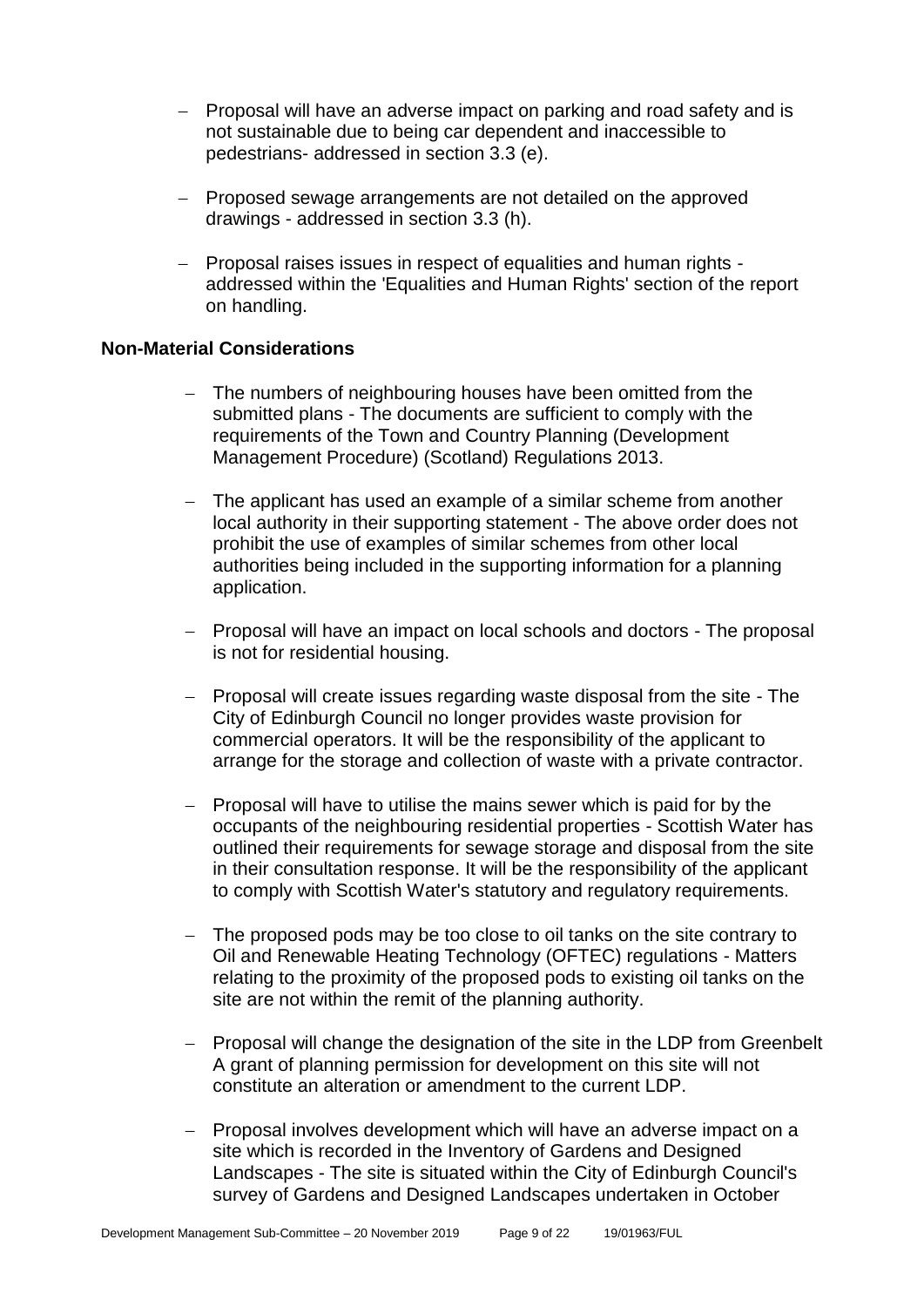2008 '264 Balerno Villas. However, it is not recorded in the National Inventory of Gardens and Designed Landscapes and is not subject to any formal designation in the LDP which would require an assessment under policy Env 7.

- − Proposal will result in loss of trees No trees are earmarked for removal on the submitted plans.
- − Proposal raises issues in respect of personal security and may increase the risk of theft.

#### **Support Comments**

#### **Material Considerations**

- − Proposal will create employment in the local economy and boost tourism addressed in section 3.3 (a).
- − Proposal represents an improvement on the appearance of the existing site and will have a positive impact on the character and appearance of the surrounding area - addressed in sections 3.3 (a) and (c).
- − Proposal does not raise any issues in respect of road safety addressed in section 3.3 (e).

#### **Non-Material Considerations**

- − Proposal will create temporary employment during construction work Matters relating to the construction process of a proposed development are not material to the determination of an application.
- − The existing barn building on the site is structurally unsafe.
- − The proposal will not create pressure on existing schools and medical facilities - The proposal is not for residential housing, Consequently, it is not identified within the Council's Supplementary Guidance for Developer Contributions and Infrastructure Delivery as being a form of development for which would require to make a financial contribution to either education capacity, or primary healthcare infrastructure capacity.
- − Trees should be planted as part of any consent.

#### **Community Council Comments**

Balerno Community Council submitted a letter objecting to the proposal on the following grounds:

> − Proposal is not an acceptable green belt use in principle - addressed in section 3.3 (a).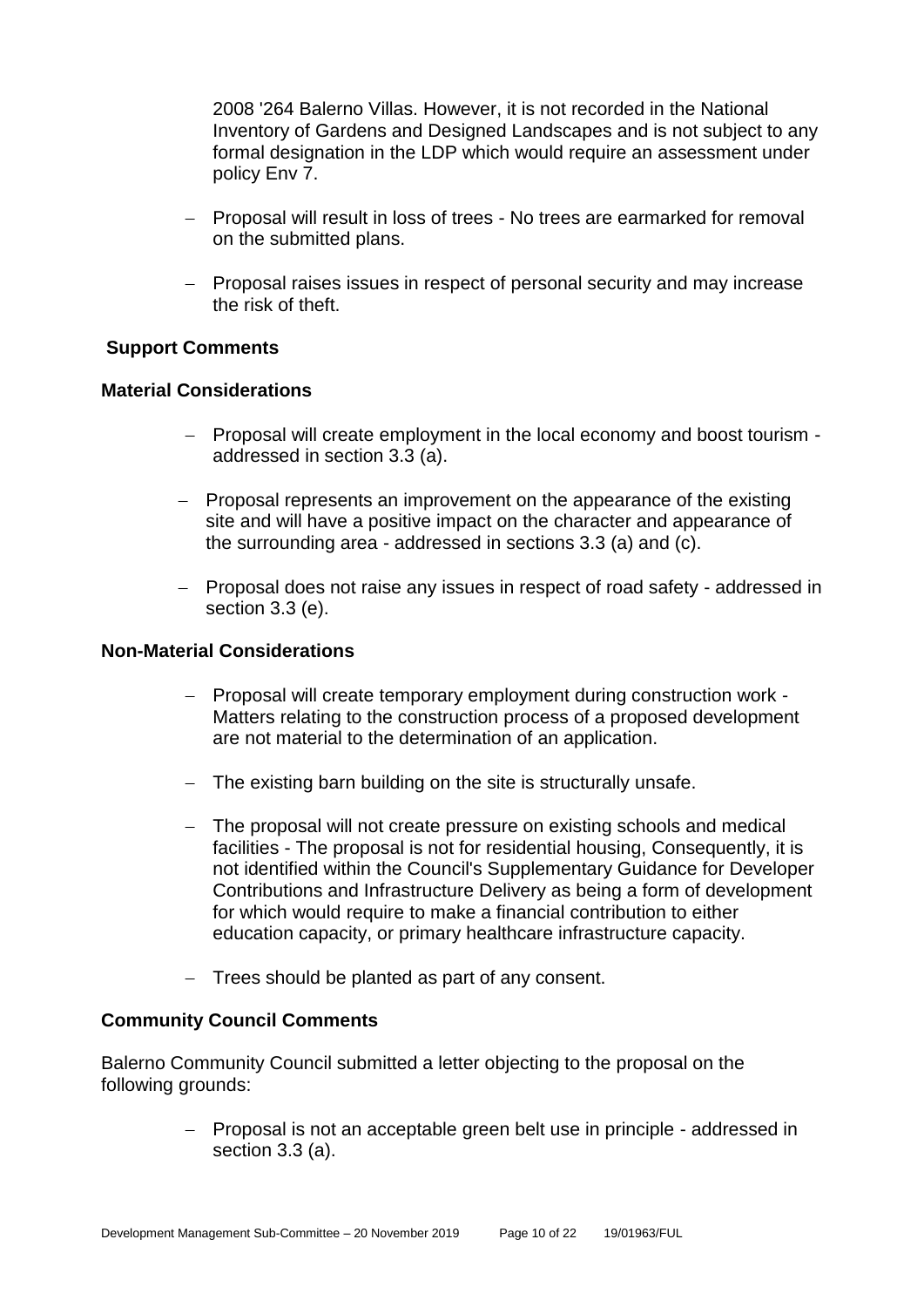- − Proposal will have an adverse impact on the setting of a listed building addressed in section 3.3 (b).
- − Proposal will have an adverse impact on the rural character and appearance of the surrounding area and the quality of the special landscape area - addressed in sections 3.3 (c).
- − Proposal will have an adverse impact on the amenity of neighbouring residents by means of anti-social behaviour, privacy/overlooking and loss of daylight; and the proposal does not contain any details of how the site will be managed - addressed in section 3.3 (d).

#### **Conclusion**

The proposal is an acceptable green belt use in principle. However, the design, form and layout of the proposed glamping pods would result in the introduction of incongruous features into a predominantly rural location and would have an adverse impact on the rural character of the surrounding area and the special character of the Pentlands Special Landscape Area. In addition, the proposal would result in the introduction of a use which is likely to have a materially detrimental effect on the living conditions of nearby residents. The proposal is contrary to policies Env 10, Env 11 and Hou 7 of the adopted Edinburgh Local Development Plan (LDP) and the Council's Guidance for Development in the Green Belt and Countryside.

It is recommended that this application be Refused for the reasons below.

#### **3.4 Conditions/reasons/informatives**

#### **Reason for Refusal**: -

- 1. The proposal is contrary to policy Env 10 of the adopted Edinburgh Local Development Plan as it would detract from the rural character and appearance of the surrounding area.
- 2. The proposal is contrary to policy Env 11 of the adopted Edinburgh Local Development Plan as it would have a significant adverse impact on the special character of the Pentland Hills Special Landscape Area.
- 3. The proposal is contrary to policy Hou 7 of the adopted Edinburgh Local Development Plan as it would have a materially detrimental impact on the living conditions of neighbouring residents.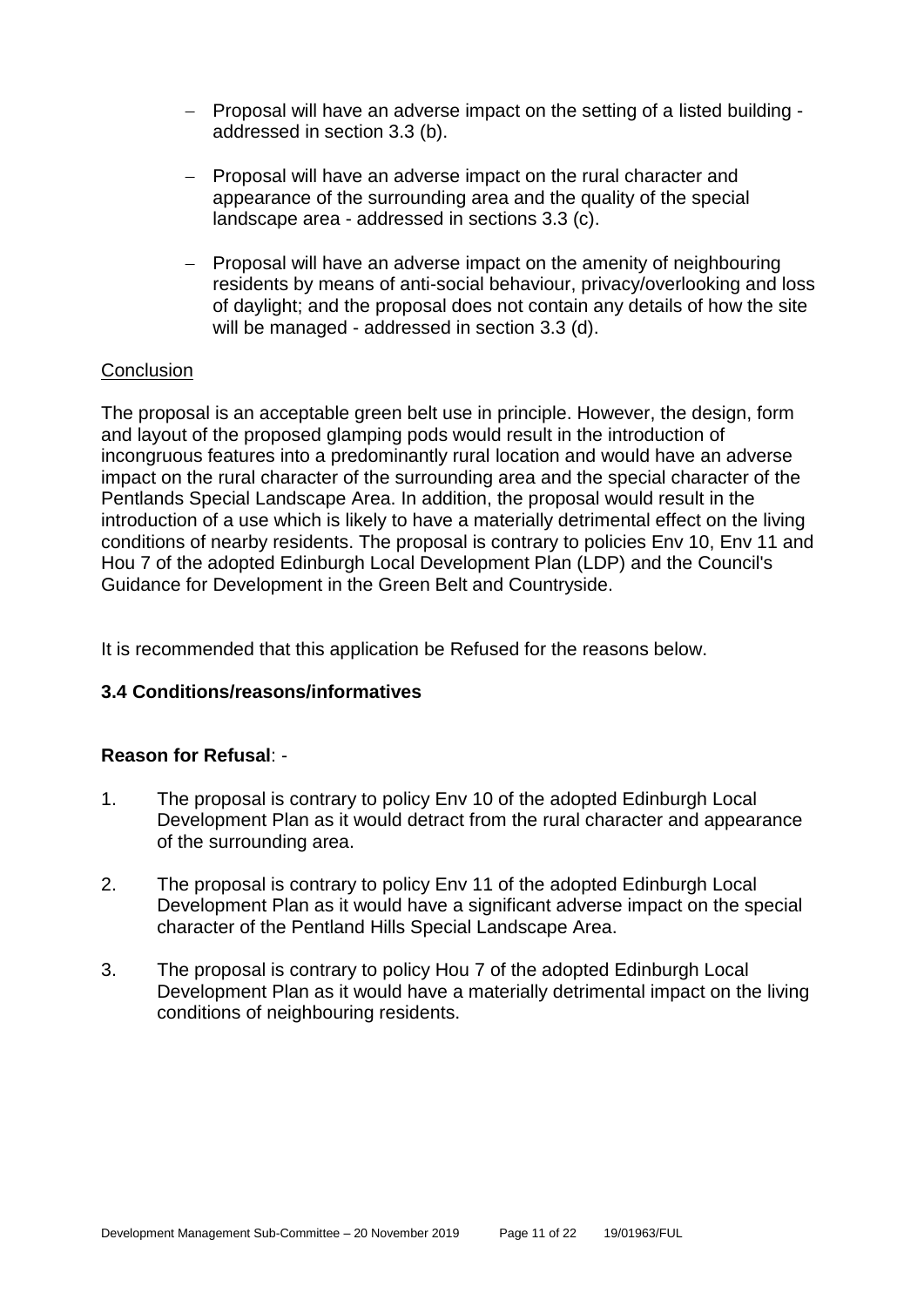# **Financial impact**

#### **4.1 The financial impact has been assessed as follows:**

There are no financial implications to the Council.

# **Risk, Policy, compliance and governance impact**

**5.1** Provided planning applications are determined in accordance with statutory legislation, the level of risk is low.

# **Equalities impact**

#### **6.1 The equalities impact has been assessed as follows:**

Two objectors have identified that a child living in close proximity to the application site suffers from a life limiting disability which has the potential to be impacted by anti-social behaviour and vehicle movements associated with the proposal. The recommendation of the planning authority is that planning permission be refused for this proposal for the reasons stated in the main report.

# **Sustainability impact**

#### **7.1 The sustainability impact has been assessed as follows:**

This application is not subject to the sustainability requirements of the Edinburgh Design Guidance.

# **Consultation and engagement**

#### **8.1 Pre-Application Process**

Pre-application discussions took place on this application.

#### **8.2 Publicity summary of representations and Community Council comments**

84 letters of objection, 74 letters of support and one neutral comment were received in respect of the proposal.

Balerno Community submitted a letter of objection to the proposal on June 7 2019.

A full summary of the matters raised in these representations can be found in section 3.3 (f) of the main report.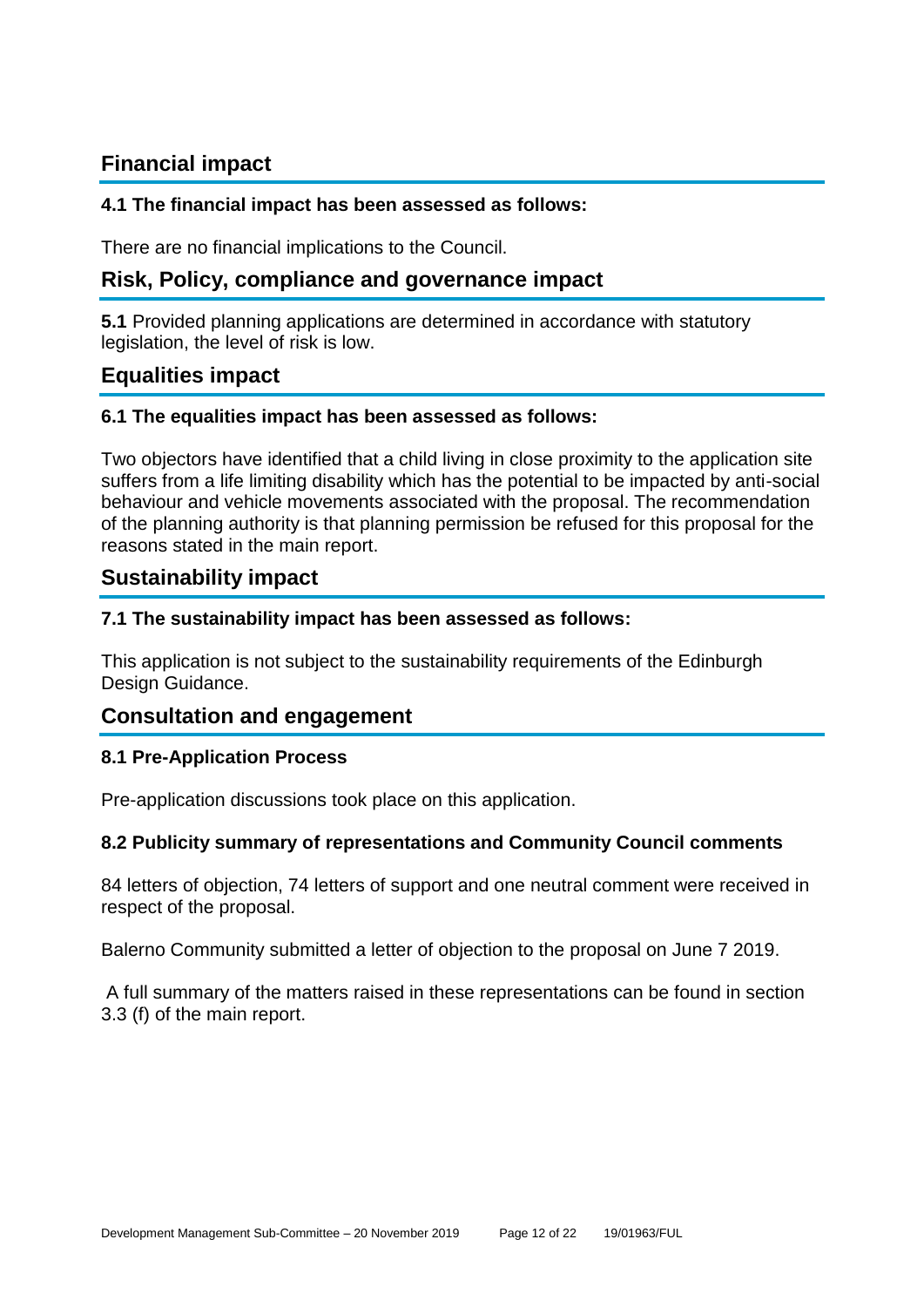# **Background reading/external references**

- To view details of the application go to
- [Planning and Building Standards online services](https://citydev-portal.edinburgh.gov.uk/idoxpa-web/search.do?action=simple&searchType=Application)
- [Planning guidelines](http://www.edinburgh.gov.uk/planningguidelines)
- [Conservation Area Character Appraisals](http://www.edinburgh.gov.uk/characterappraisals)
- [Edinburgh Local Development Plan](http://www.edinburgh.gov.uk/localdevelopmentplan)
- **[Scottish Planning Policy](http://www.scotland.gov.uk/Topics/Built-Environment/planning/Policy)**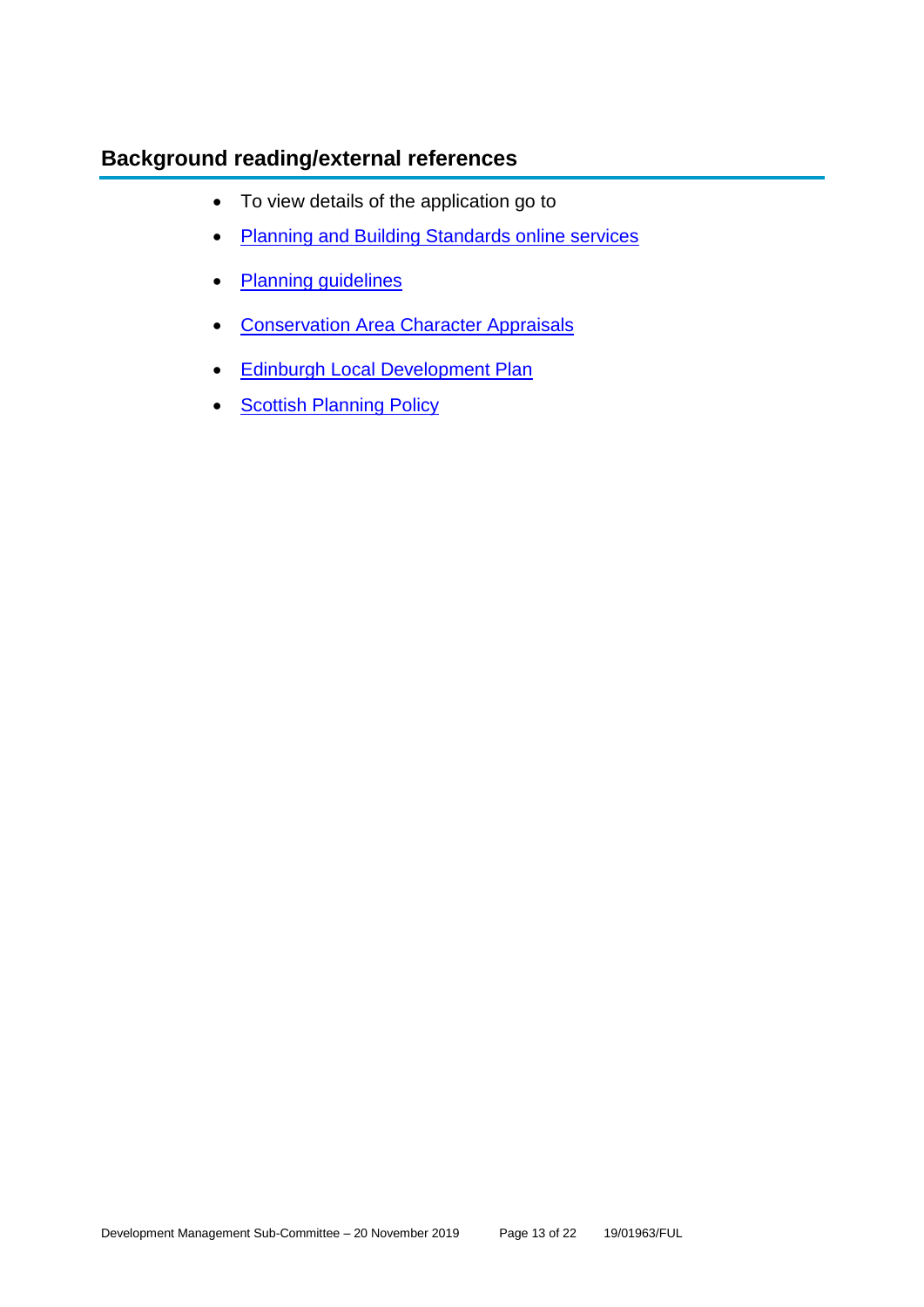| <b>Statutory Development</b><br><b>Plan Provision</b> | The site is designated as being within the Green Belt<br>and Pentland Hills Special Landscape Area in the LDP. |
|-------------------------------------------------------|----------------------------------------------------------------------------------------------------------------|
| Date registered                                       | 17 May 2019                                                                                                    |
| <b>Drawing numbers/Scheme</b>                         | $01 - 02, 03A, 04A, 05,$                                                                                       |
|                                                       | Scheme 2                                                                                                       |

**David R. Leslie** Chief Planning Officer PLACE The City of Edinburgh Council

Contact: James Allanson, Planning Officer E-mail:james.allanson@edinburgh.gov.uk Tel: 0131 529 3946

# **Links - Policies**

#### **Relevant Policies:**

#### **Relevant policies of the Local Development Plan.**

LDP Policy Des 3 (Development Design - Incorporating and Enhancing Existing and Potential Features) supports development where it is demonstrated that existing and potential features have been incorporated into the design.

LDP Policy Env 3 (Listed Buildings - Setting) identifies the circumstances in which development within the curtilage or affecting the setting of a listed building will be permitted.

LDP Policy Env 9 (Development of Sites of Archaeological Significance) sets out the circumstances in which development affecting sites of known or suspected archaeological significance will be permitted.

LDP Policy Env 10 (Development in the Green Belt and Countryside) identifies the types of development that will be permitted in the Green Belt and Countryside.

LDP Policy Env 11 (Special Landscape Areas) establishes a presumption against development that would adversely affect Special Landscape Areas.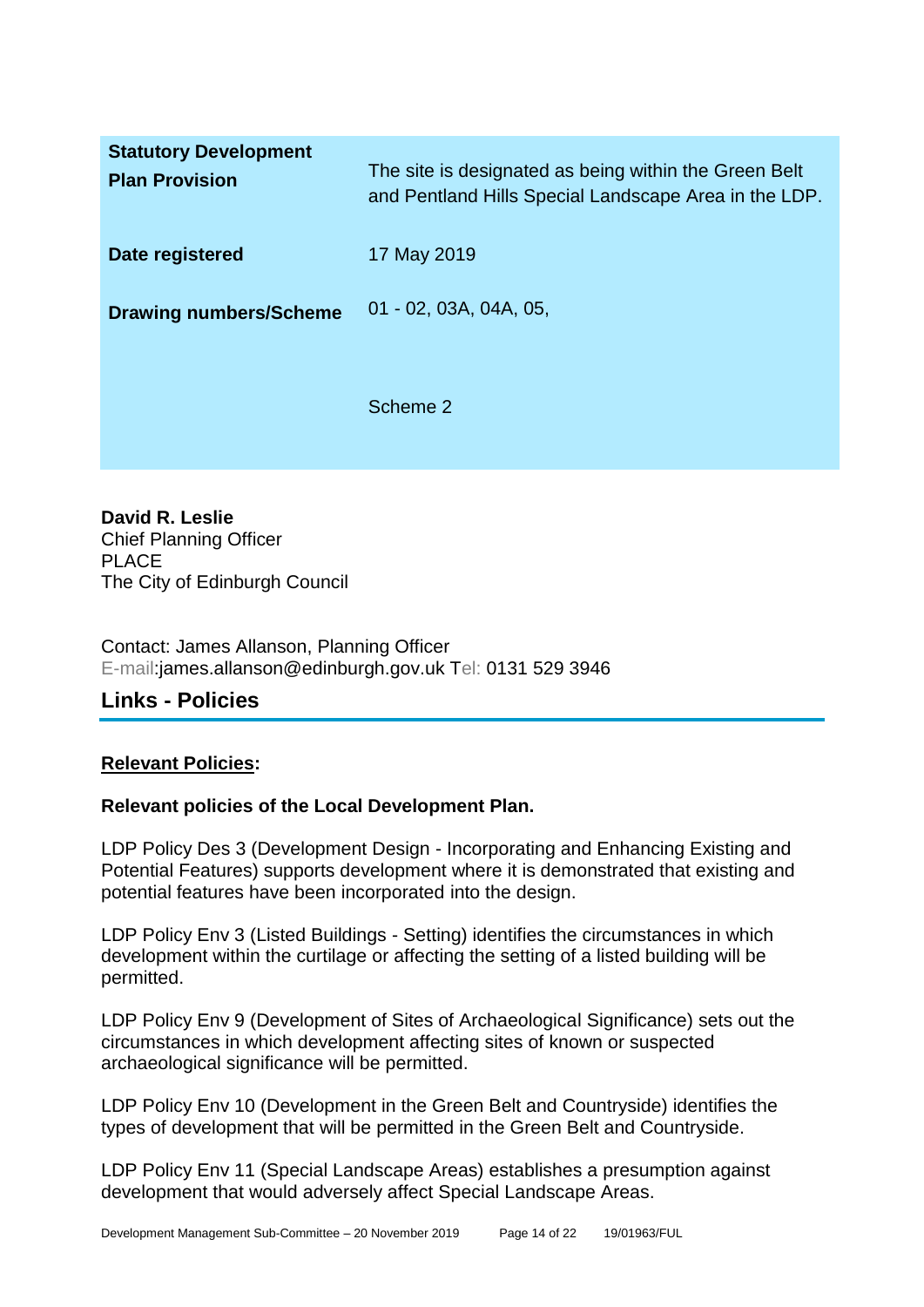LDP Policy Env 21 (Flood Protection) sets criteria for assessing the impact of development on flood protection.

LDP Policy Hou 7 (Inappropriate Uses in Residential Areas) establishes a presumption against development which would have an unacceptable effect on the living conditions of nearby residents.

LDP Policy Tra 2 (Private Car Parking) requires private car parking provision to comply with the parking levels set out in Council guidance, and sets criteria for assessing lower provision.

LDP Policy Tra 3 (Private Cycle Parking) requires cycle parking provision in accordance with standards set out in Council guidance.

LDP Policy RS 6 (Water and Drainage) sets a presumption against development where the water supply and sewerage is inadequate.

#### **Relevant Non-Statutory Guidelines**

**Non-statutory guidelines** DEVELOPMENT IN THE COUNTRYSIDE AND GREEN BELT, provide guidance on development in the Green Belt and Countryside in support of relevant local plan policies.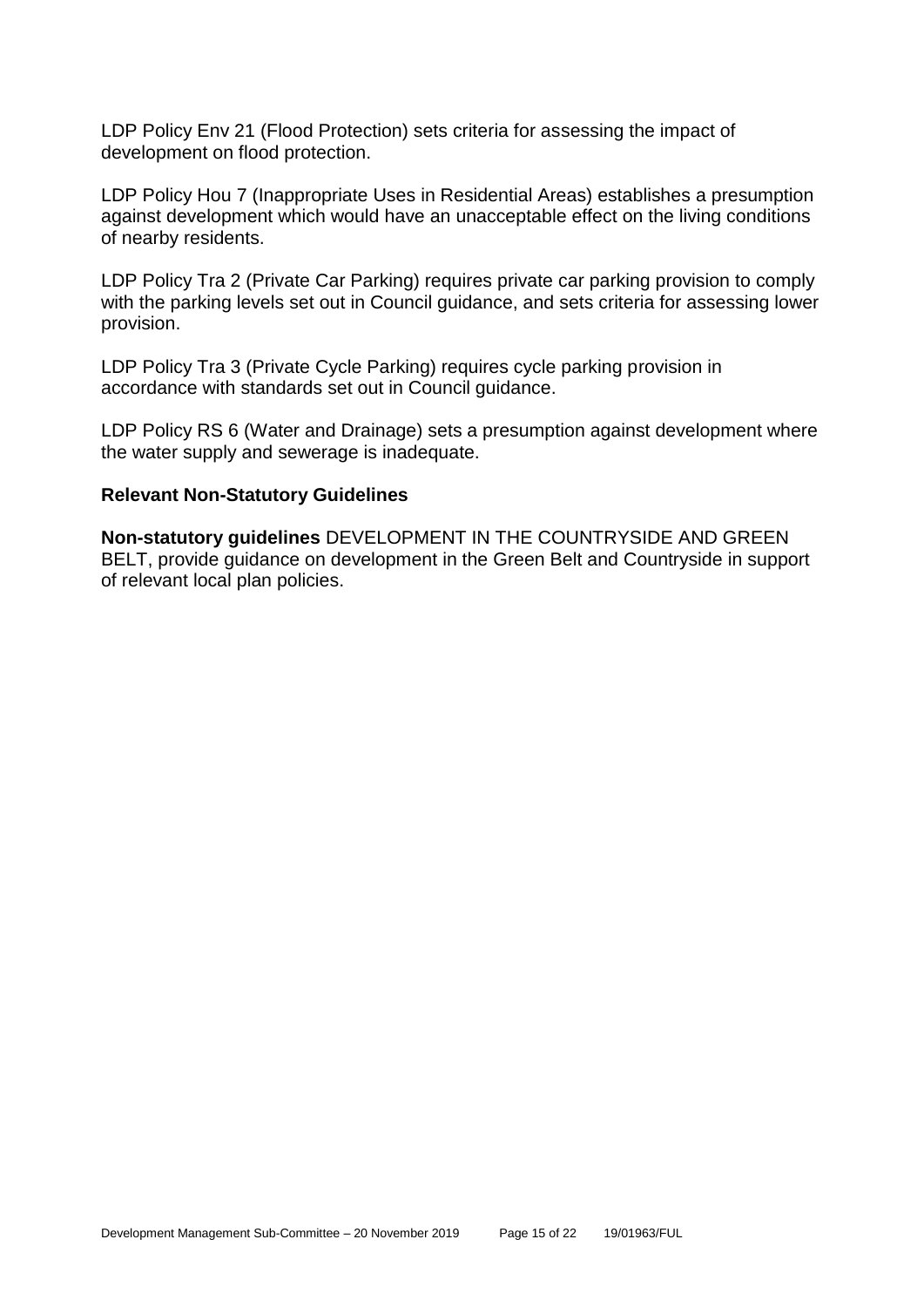# **Appendix 1**

**Application for Planning Permission 19/01963/FUL At Land 30 Metres West Of 60, Glenbrook Road, Balerno Change of Use from derelict farm steading to erection of 6x glamping pods and associated works inc. concrete bases, footpaths, refurbished barn and landscaping (as amended).**

# **Consultations**

#### City Archaeologist

*The site occurs across the northern site of the historic Bankhead Farm Steading, situated c 1mile due west of Balerno. Although much of the current farm-steading was built during the period of agricultural improvement of the 18th and early-19th centuries, a farm on this site is first shown on Laurie's Map of the Lothians dated to 1766. The proposed development site is occupied by a mid-20th century metal framed barn.* 

*This application must be considered under the terms Scottish Government's Our Place in Time (OPIT), Scottish Planning Policy (SPP), Historic Environment Scotland's Policy Statement (HESPS) 2016 and Archaeology Strategy, CEC's Edinburgh Local Development Plan (2016) Policies ENV 8 & ENV 9. The aim should be to preserve archaeological remains in situ as a first option, but alternatively where this is not possible, archaeological excavation or an appropriate level of recording may be an acceptable alternative.*

*As stated the site forms part of the historic Glenbrook Farm dating back to at least the mid-18th century. As such the site should be regarded as occurring within an area of archaeological interest with the potential for containing important remains regarding the early development of this historic farm. Ground breaking activities undertaken as part of this development (e.g. construction, landscaping and service works) therefore are likely to have an archaeological impact, though one which is considered to be low-moderate. Nevertheless, it is considered essential that a programme of archaeological works is undertaken prior to/during development in order that any significant archaeological remains are fully excavated and recorded where preservation in situ is not possible.* 

*Further, it is welcomed that the mid-20th century barn will be refurbished and retained. However, it is recommended that a basic archaeological historic building survey is undertaken (photographic and written survey plus annotated plan) prior to its refurbishment as part of the overall archaeological programme of works. This is in order to provide a permeant record of this farm building.* 

*It is recommended that that the following condition is attached to this consent to ensure that a programme of archaeological works is undertaken prior to construction.*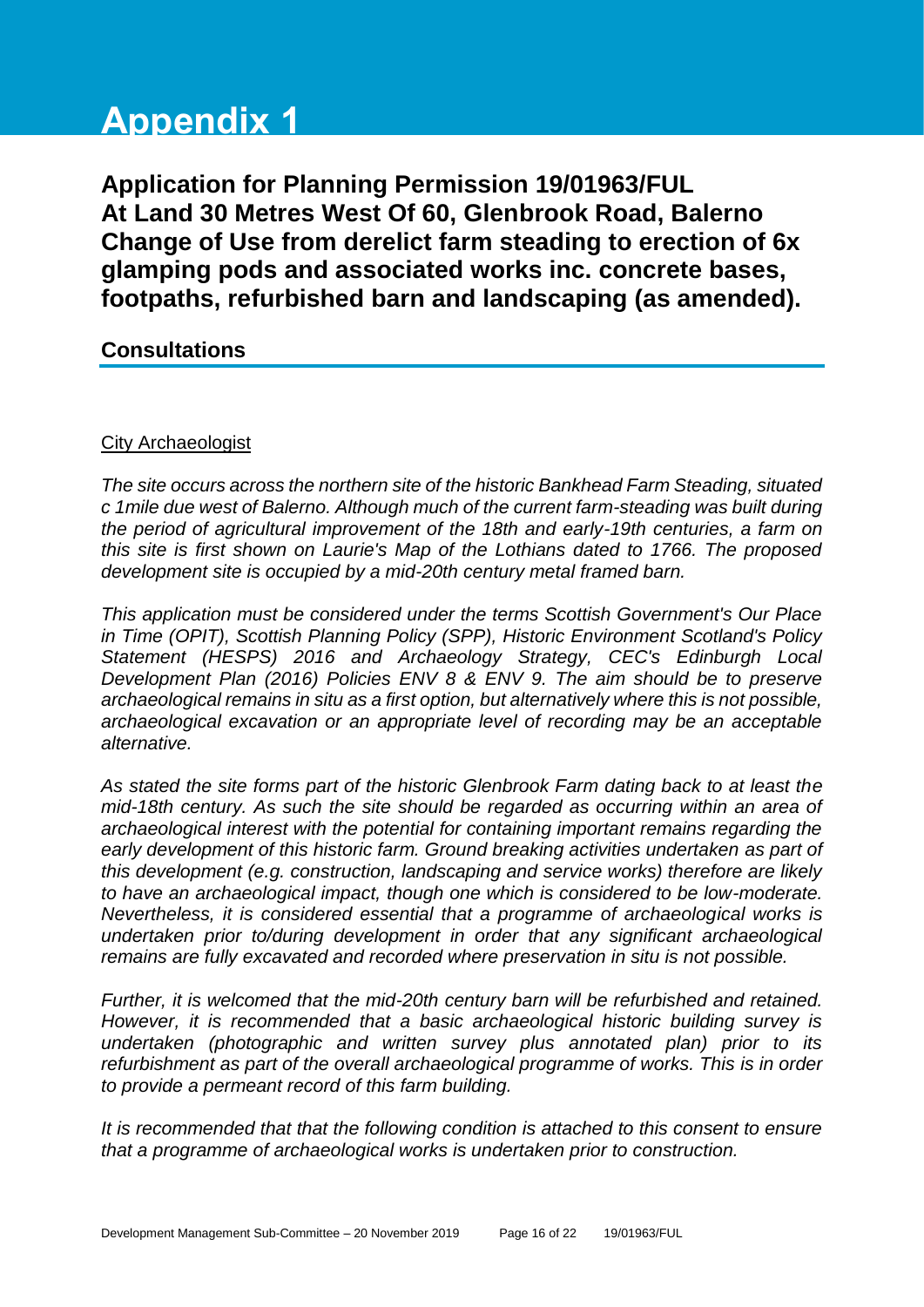*'No development shall take place on the site until the applicant has secured the implementation of a programme of archaeological work (historic building survey, excavation, analysis & reporting) in accordance with a written scheme of investigation which has been submitted by the applicant and approved by the Planning Authority.'* 

*The work would be carried out by a professional archaeological organisation, either working to a brief prepared by CECAS or through a written scheme of investigation submitted to and agreed by CECAS for the site. Responsibility for the execution and resourcing of the programme of archaeological works and for the archiving and appropriate level of publication of the results lies with the applicant.*

#### Edinburgh Airport

*The proposed development has been fully examined from an aerodrome safeguarding perspective and does not conflict with safeguarding criteria.*

*We therefore have no objection to this proposal.*

#### Environmental Protection

*Environmental Protection does not support this application and recommends that it is refused.*

*The application site is in a rural location approximately 400m from the edge of Balerno village. The site comprises a hardstanding, a derelict barn building, sheep pen and scrub land. The site is bound by fencing to the north/ west, mature trees to the north-east, a residential building to the east and a steading conversion to residential use to the southeast. Glenbrook Road is located to the south.*

*The principal concern relates to noise from users of the glamping pods, primarily in the evening/night. This type of holiday accommodation encourages users to sit outside and will invariably mean noise from talking and laughing etc.*

*The scheme has been revised with the glamping pods moved slightly further away from neighbouring residential accommodation. A landscaped bund has also been introduced. An onsite management statement was also provided in support of the application.*

*It is considered that the relocation of the glamping pods will have a limited effect on noise levels experienced by neighbours, due to the close proximity and change in distance. Bunds can be used to act as a noise barrier. However, for a noise barrier to have any effect, the line of sight between the noise source and the receiver must be broken. No information has been provided on the height of the bund, and there is no reference in the management statement to a noise barrier. It appears its purpose is for visual amenity rather than noise mitigation.*

*The management arrangements proposed do not provide sufficient comfort that noise issues won't arise due to the nature of this type of accommodation where users may spend long periods outside rather than inside the accommodation.*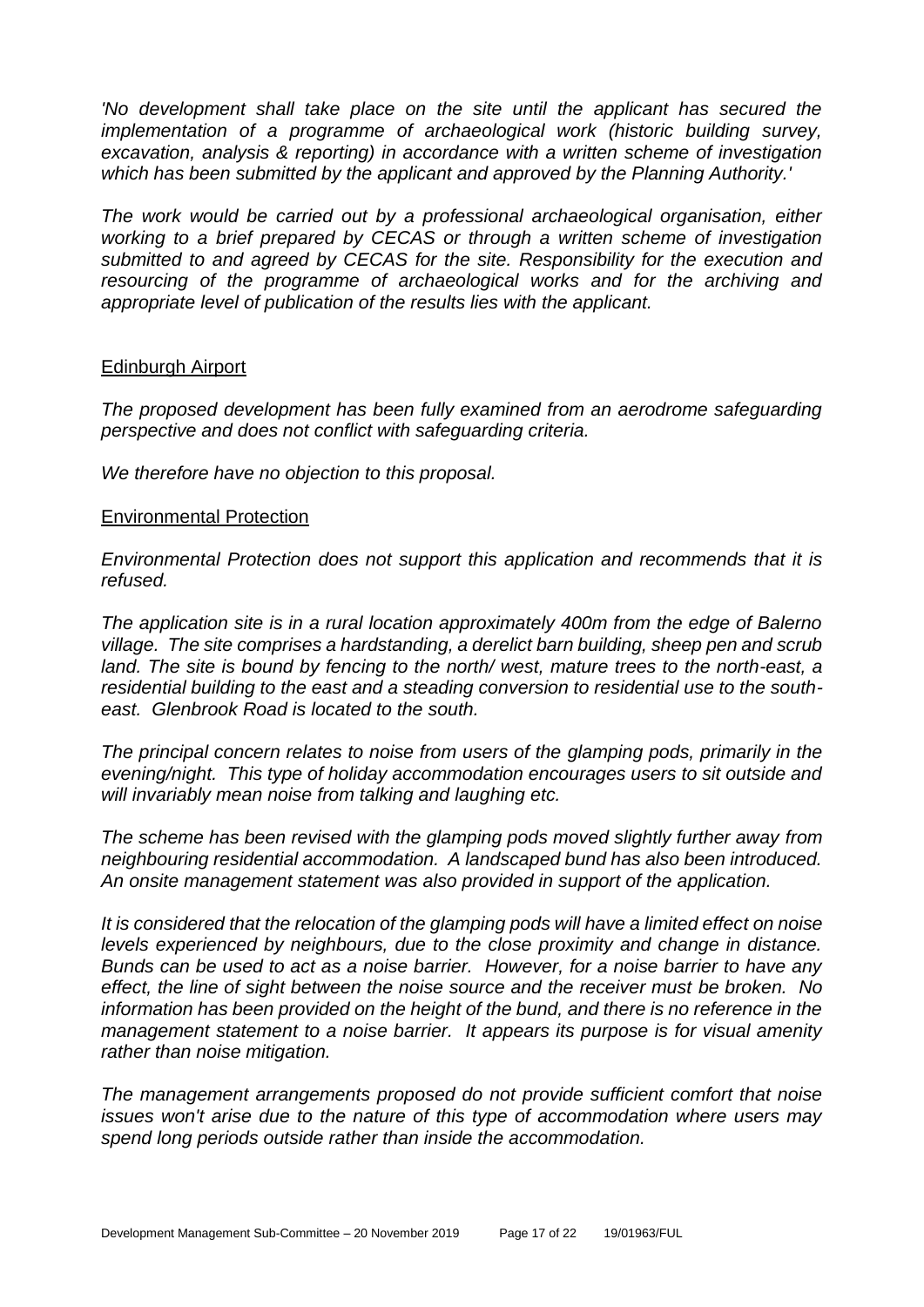*Due to the rural location, it is a very quiet area. There will be only sporadic noise from passing traffic. The surrounding land is used for agriculture purposes; currently sheep farming. Therefore, due to the close location to residential accommodation, it is considered that noise from the glamping pod users with significantly affect the amenity of existing neighbours. Therefore, Environmental Protection cannot support this application.*

#### Flood Prevention

*Thanks for the consultation request. I've had a look at the documents on the portal and have the following comments.*

*The proposed private drain shown in purple leading to the watercourse from the septic tank and the surface water network is outwith the red line application boundary. It is assumed that this would be classed as permitted development and that the applicant is either the land owner or has approval from the land owner for the land where this pipe crosses.*

*Flood prevention has no further comments on this applicant and are content that it should proceed to determination.*

#### Roads Authority

*No objections to the application subject to the following being included as conditions or informatives as appropriate:*

*1. In accordance with the Council's LTS Travplan3 policy, the applicant should consider developing a Travel Plan including provision of pedal cycles (inc. electric cycles), secure cycle parking, public transport travel passes, a Welcome Pack, a highquality map of the neighbourhood (showing cycling, walking and public transport routes to key local facilities), timetables for local public transport;*

*2. All disabled persons parking places should comply with Disabled Persons Parking Places (Scotland) Act 2009. The Act places a duty on the local authority to promote proper use of parking places for disabled persons' vehicles. The applicant should therefore advise the Council if he wishes the bays to be enforced under this legislation. A contribution of £2,000 will be required to progress the necessary traffic order but this*  does not require to be included in any legal agreement. All disabled persons parking *places must comply with Traffic Signs Regulations and General Directions 2016 regulations or British Standard 8300:2009 as approved;*

*3. Electric vehicle charging outlets should be considered for this development including dedicated parking spaces with charging facilities and ducting and infrastructure to allow electric vehicles to be readily accommodated in the future;*

*4. Secure and covered cycle parking should be considered for this development, including spaces for non-standard bikes;* 

#### Scottish Water

*Scottish Water has no objection to this planning application; however, the applicant should be aware that this does not confirm that the proposed development can currently be serviced and would advise the following:*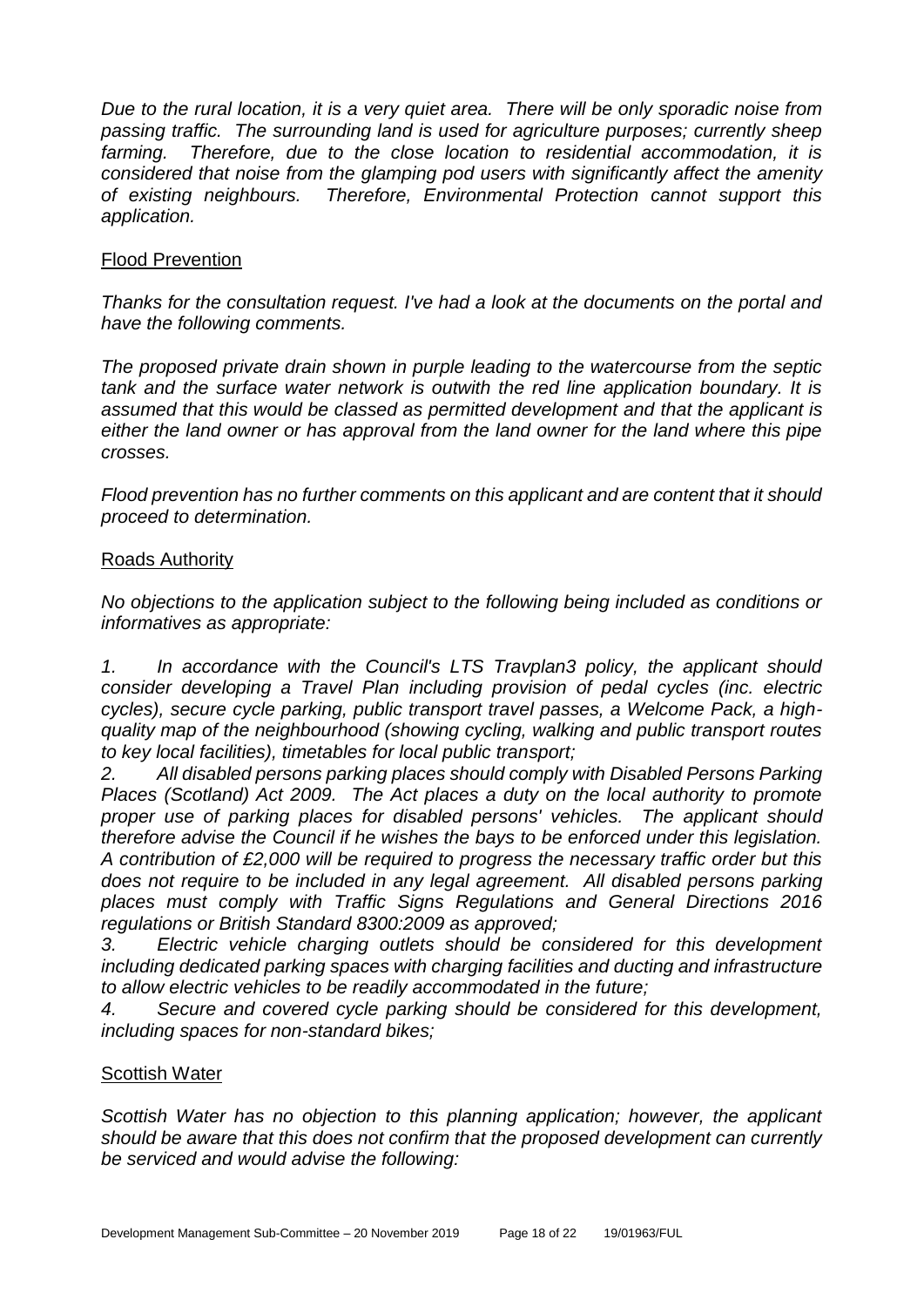*Water*

*o There is currently sufficient capacity in the Marchbank Water Treatment Works. However, please note that further investigations may be required to be carried out once a formal application has been submitted to us.*

*o The nearest public water main is approx. 350m from the proposed site.* 

*Foul*

*o There is currently sufficient capacity in the Edinburgh PFI Waste Water Treatment Works. However, please note that further investigations may be required to be carried out once a formal application has been submitted to us.*

*o The nearest public sewer main is approx. 350m from the proposed site.*

*The applicant should be aware that we are unable to reserve capacity at our water and/or waste water treatment works for their proposed development. Once a formal connection application is submitted to Scottish Water after full planning permission has been granted, we will review the availability of capacity at that time and advise the applicant accordingly.*

*Surface Water*

*For reasons of sustainability and to protect our customers from potential future sewer flooding, Scottish Water will not accept any surface water connections into our combined sewer system.*

*There may be limited exceptional circumstances where we would allow such a connection for brownfield sites only, however this will require significant justification taking account of various factors including legal, physical, and technical challenges. However it may still be deemed that a combined connection will not be accepted. Greenfield sites will not be considered and a connection to the combined network will be refused.*

*In order to avoid costs and delays where a surface water discharge to our combined sewer system is proposed, the developer should contact Scottish Water at the earliest opportunity with strong evidence to support the intended drainage plan prior to making a connection request. We will assess this evidence in a robust manner and provide a decision that reflects the best option from environmental and customer perspectives.*

*General notes: o Scottish Water asset plans can be obtained from our appointed asset plan providers:*

*Site Investigation Services (UK) Ltd Tel: 0333 123 1223 Email: sw@sisplan.co.uk www.sisplan.co.uk*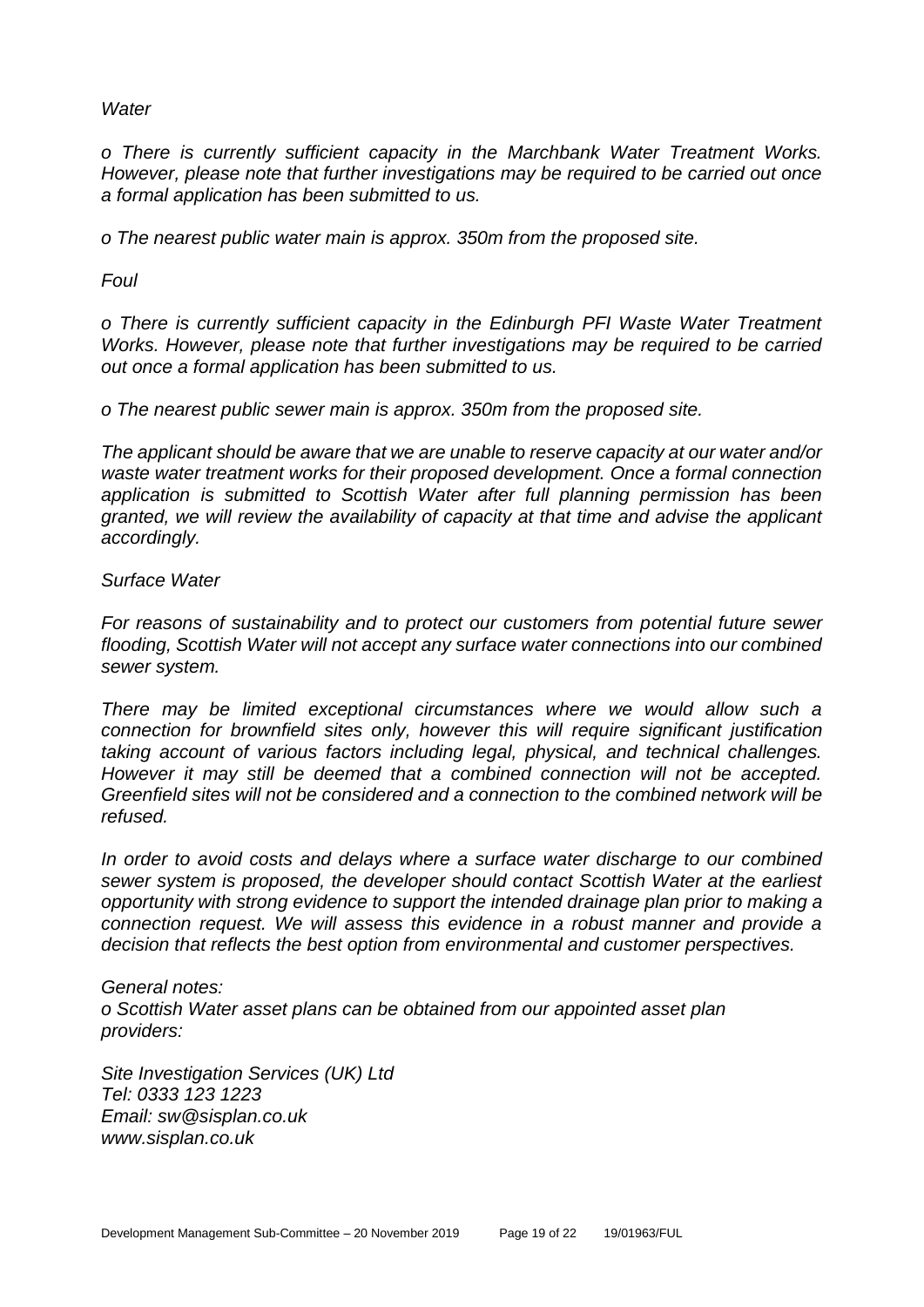*o Scottish Water's current minimum level of service for water pressure is 1.0 bar or 10m head at the customer's boundary internal outlet. Any property which cannot be adequately serviced from the available pressure may require private pumping arrangements to be installed, subject to compliance with Water Byelaws. If the developer wishes to enquire about Scottish Water's procedure for checking the water*

*pressure in the area then they should write to the Customer Connections department at the above address.*

*o If the connection to the public sewer and/or water main requires to be laid through land out-with public ownership, the developer must provide evidence of formal approval from the affected landowner(s) by way of a deed of servitude.*

*o Scottish Water may only vest new water or waste water infrastructure which is to be laid through land out with public ownership where a Deed of Servitude has been obtained in our favour by the developer.*

*o The developer should also be aware that Scottish Water requires land title to the area of land where a pumping station and/or SUDS proposed to vest in Scottish Water is constructed.*

*Please find all of our application forms on our website at the following link https://www.scottishwater.co.uk/Business-and-Developers/Connecting-to-Our-Network*

*Next Steps:*

*o Single Property/Less than 10 dwellings*

*For developments of less than 10 domestic dwellings (or non-domestic equivalent) we will require a formal technical application to be submitted directly to Scottish Water or via the chosen Licensed Provider if non domestic, once full planning permission has been granted. Please note in some instances we will require a Pre- Development Enquiry Form to be submitted (for example rural location which are*

*deemed to have a significant impact on our infrastructure) however we will make you aware of this if required.*

*o 10 or more domestic dwellings:*

*For developments of 10 or more domestic dwellings (or non-domestic equivalent) we require a Pre-Development Enquiry (PDE) Form to be submitted directly to Scottish Water prior to any formal Technical Application being submitted. This will allow us to fully appraise the proposals.*

*Where it is confirmed through the PDE process that mitigation works are necessary to support a development, the cost of these works is to be met by the developer, which Scottish Water can contribute towards through Reasonable Cost Contribution regulations.*

*o Non Domestic/Commercial Property:*

*Since the introduction of the Water Services (Scotland) Act 2005 in April 2008 the water industry in Scotland has opened up to market competition for non-domestic customers.*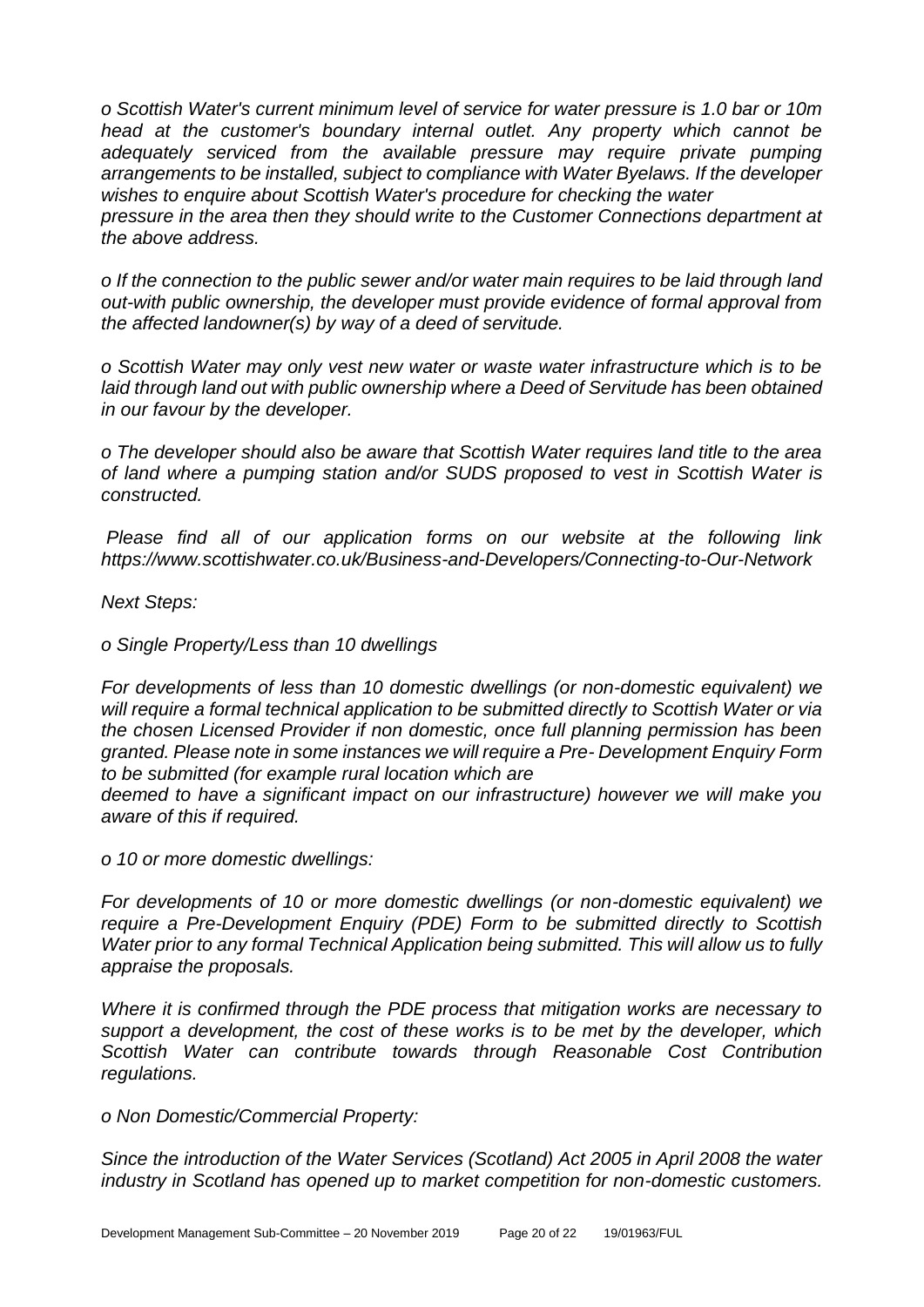*All Non-domestic Household customers now require a Licensed Provider to act on their behalf for new water and waste water connections. Further details can be obtained at www.scotlandontap.gov.uk*

*o Trade Effluent Discharge from Non Dom Property:*

*Certain discharges from non-domestic premises may constitute a trade effluent in terms of the Sewerage (Scotland) Act 1968. Trade effluent arises from activities including; manufacturing, production and engineering; vehicle, plant and equipment washing, waste and leachate management. It covers both large and small premises, including activities such as car washing and launderettes. Activities not covered include hotels, caravan sites or restaurants. If you are in any doubt as to whether or not the discharge from your premises is likely*

*to be considered to be trade effluent, please contact us on 0800 778 0778 or email TEQ@scottishwater.co.uk using the subject "Is this Trade Effluent?". Discharges that are deemed to be trade effluent need to apply separately for permission to discharge to the sewerage system. The forms and application guidance notes can be found using the following linkhttps://www.scottishwater.co.uk/business/ourservices/*

*compliance/trade-effluent/trade-effluent-documents/trade-effluent-noticeformh*

*Trade effluent must never be discharged into surface water drainage systems as these are solely for draining rainfall run off.*

*For food services establishments, Scottish Water recommends a suitably sized grease trap is fitted within the food preparation areas so the development complies with Standard 3.7 a) of the Building Standards Technical Handbook and for best management and housekeeping practices to be followed which prevent food waste, fat oil and grease from being disposed into sinks and drains.*

*The Waste (Scotland) Regulations which require all non-rural food businesses, producing more than 50kg of food waste per week, to segregate that waste for separate collection. The regulations also ban the use of food waste disposal units that dispose of food waste to the public sewer. Further information can be found at www.resourceefficientscotland.com If the applicant requires any further assistance or information, please contact our Development Operations Central Support Team on 0800 389 0379 or at*

*planningconsultations@scottishwater.co.uk*

#### **SEPA**

*Thank you for your consultation email which SEPA received on 4 October 2019.* 

*Advice for the planning authority*

*We have no objection to this planning application.* 

*We note the proposal for a private waste water sewage discharge as part of this development. This will require authorisation under The Water Environment (Controlled Activities) (Scotland) Regulations 2011 (CAR) as amended. We prefer all the technical*